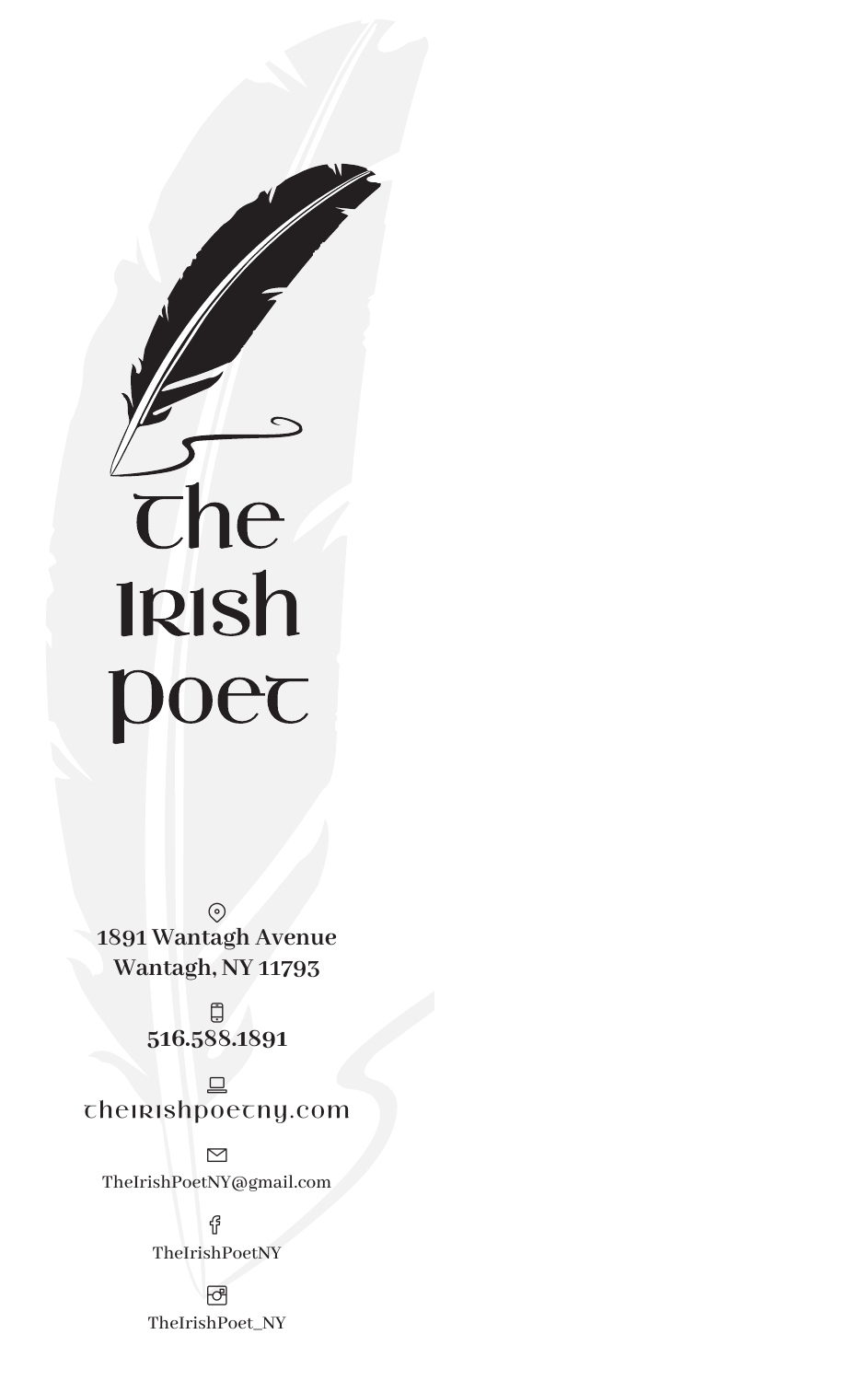## Mac and Cheese

| MAC AND CHEESE CAVATAPPI NOODLES<br>SMOTHERED IN A FOUR-CHEESE BLEND   TOPPED WITH BREADCRUMBS<br>ADD GRILLED OR BUFFALO CHICKEN CHICKEN \$6   STEAK \$8                                                                        | 10 |
|---------------------------------------------------------------------------------------------------------------------------------------------------------------------------------------------------------------------------------|----|
| <b>CACOS</b>                                                                                                                                                                                                                    |    |
| FISH TACO (3)<br>WITH CHOICE OF BEER BATTERED OR GRILLED COD<br>MIXED GREENS, CHIPOTLE SAUCE, MANGO SALSA                                                                                                                       | 18 |
| STEAK TACO (3) WITH SLICED SIRLOIN STEAK<br>MIXED GREENS, SHREDDED CHEESE BLEND, PICO DE GALLO                                                                                                                                  | 18 |
| <b>CHICKEN TACO (3) WITH DICED GRILLED CHICKEN</b><br>MIXED GREENS, PEPPER JACK CHEESE,<br>BLACK BEAN AND ROASTED CORN SALSA                                                                                                    | 18 |
| FRIED AVOCADO TACO (3)<br>FRIED AVOCADO WEDGES, CHIPOTLE SAUCE<br>WITH MIXED GREENS, BLACK BEAN AND ROASTED CORN SALSA                                                                                                          | 18 |
| Sandwiches                                                                                                                                                                                                                      |    |
| SERVED WITH YOUR CHOICE OF:<br>FRENCH FRIES, HOUSE SALAD, ONION RINGS OR SWEET POTATO FRIES                                                                                                                                     |    |
| <b>STEAK SANDWICH</b><br>SERVED ON A CLUB ROLL, SLICED SIRLOIN, BLEU CHEESE CRUMBLES<br>ROASTED RED PEPPER, BALSAMIC RED ONION, GARLIC AIOLI                                                                                    | 20 |
| <b>CHICKEN BLT</b><br>GRILLED CHICKEN BREAST, BACON, LETTUCE, TOMATO,<br>AND AVOCADO SERVED ON SOURDOUGH                                                                                                                        | 18 |
| <b>IRISH DIP</b><br>SLICED CORNED BEEF, GRUYERE CHEESE, CARAMELIZED ONIONS,<br>SERVED ON A CLUB ROLL WITH A DEMI GLAZE                                                                                                          | 18 |
| SPICY FRIED CHICKEN SANDWICH<br>BREADED FRIED CHICKEN BREAST, TOSSED IN HOT SAUCE   SERVED<br>WITH PEPPER JACK CHEESE AND SPICY MAYO ON A CLUB ROLL                                                                             | 18 |
| NOT SO CUBAN<br>SLICED PASTRAMI, HAM, SWISS CHEESE, PICKLES,<br>MUSTARD, SERVED ON A PRESSED PANINI                                                                                                                             | 18 |
| PAUORICES                                                                                                                                                                                                                       |    |
| <b>FISH AND CHIPS</b><br>3 PIECES BEER BATTERED ATLANTIC COD SERVED WITH A SIDE OF<br>FRENCH FRIES, SERVED WITH TARTAR SAUCE UPON REQUEST                                                                                       | 22 |
| SHEPHERD'S PIE<br>GROUND BEEF, CARROTS, PEAS, SHALLOTS, WITH MASHED POTATOES<br>WANT TO ADD AGED IRISH CHEDDAR? JUST ASK!                                                                                                       | 20 |
| IRISH SAUSAGE (8) AND MASHED POTATO<br>COCKTAIL SAUSAGES SERVED WITH MASHED POTATO & BROWN GRAVY                                                                                                                                | 16 |
| <b>FULL IRISH BREAKFAST</b><br>2 IRISH PORK SAUSAGES, 2 RASHERS, 2 FRIED EGGS,<br>2 PIECES EACH OF BLACK AND WHITE PUDDING<br>SERVED WITH FRENCH FRIES, GRILLED TOMATO AND WHITE TOAST<br>SIDE OF BATCHELOR'S BEANS IS OPTIONAL | 24 |

| MINI BURGER AND FRIES                                                            |  |
|----------------------------------------------------------------------------------|--|
| <b>GRILLED CHEESE AND FRIES</b>                                                  |  |
| CHICKEN TENDERS AND FRIES                                                        |  |
| <b>PASTA CHOICE OF:</b><br>BUTTER. TOMATO CREAM SAUCE. MARINARA. OR GARLIC & OIL |  |
| MINI CHEESE PIZZA                                                                |  |
| MINI PEPPERONI PIZZA                                                             |  |

# PIZZA & FLATBREADS

| <b>CHEESE PIZZA</b>                          | 14 |
|----------------------------------------------|----|
| SAUSAGE PIZZA                                | 14 |
| <b>SUPREME PIZZA</b>                         | 14 |
| <b>CAULIFLOWER CRUST PIZZA (GLUTEN FREE)</b> | 16 |
| <b>VEGETABLE FLATBREAD</b>                   | 14 |
| <b>GRILLED CHICKEN FLATBREAD</b>             | 1Δ |

## **k**<sub>1</sub>

## $R$   $\Omega$   $\Omega$

| ouup                                                                                                                                                                        |                 |
|-----------------------------------------------------------------------------------------------------------------------------------------------------------------------------|-----------------|
| <b>FRENCH ONION</b><br>CARAMELIZED ONIONS, SHERRY, GRUYERE & CROSTINI                                                                                                       | 8               |
| SOUP OF THE DAY                                                                                                                                                             | $\overline{7}$  |
| Appecizers                                                                                                                                                                  |                 |
| IRISH SPRING ROLL (2)<br>FILLED WITH PASTRAMI, SAUERKRAUT, AND SWISS CHEESE                                                                                                 | 12 <sup>2</sup> |
| <b>NACHOS</b><br>LAYERED TRI-COLORED NACHOS PILED HIGH WITH A CHEESE BLEND.<br>PICO DE GALLO, AND JALAPEÑO SERVED WITH SOUR CREAM<br>ADD GRILLED CHICKEN +\$6 OR STEAK +\$8 | 14              |
| <b>FRIED MAC BITES</b><br>FRIED PEPPERJACK MAC AND CHEESE<br>SERVED WITH CHIPOTLE AIOLI                                                                                     | 10 <sup>°</sup> |
| <b>FRIED ZUCCHINI &amp; YELLOW SQUASH</b><br>SERVED WITH A SIDE OF RANCH                                                                                                    | 10 <sup>°</sup> |
| <b>JUMBO BAVARIAN PRETZEL</b><br>BAKED, SALTED & SERVED WITH A SIDE OF MUSTARD OR CHEESE                                                                                    | 14              |
| <b>WINGS (10)</b><br>BONE-IN   SERVED WITH BLEU CHEESE OR RANCH<br>MILD, MEDIUM, HOT, BURN YER ARSE<br>BBQ, HONEY BBQ, DRY RUB, TERIYAKI, SRIRACHA HONEY                    | 14              |
| <b>CHICKEN TENDERS (4)</b><br>NAKED OR TOSSED IN YOUR FAVORITE SAUCE<br>MILD, MEDIUM, HOT, BURN YER ARSE<br>BBQ, HONEY BBQ, DRY RUB, TERIYAKI, SRIRACHA HONEY               | 14              |
| <b>MOZZARELLA STICKS (5)</b><br>WITH MARINARA SAUCE                                                                                                                         | 12              |
| <b>QUESADILLA MIXED CHEESE BLEND</b><br>AND PICO DE GALLO   SERVED WITH A SIDE OF SOUR CREAM<br>ADD: GRILLED CHICKEN +\$6 OR STEAK +8                                       | 12 <sup>°</sup> |
| IRISH COCKTAIL SAUSAGES (12)<br>SERVED WITH A SIDE OF SPICY BROWN SAUCE                                                                                                     | 14              |
| THE PLATTER (SERVES 2-4) CHOOSE YOUR SAUCES<br>A COMBINATION OF ALL YOUR FAVORITE STARTERS   6 WINGS<br>4 MOZZARELLA STICKS, 2 CHICKEN TENDERS, 4 FRIED MAC BITES           | 28              |
| THE POET'S CURE<br>FRENCH FRIES SMOTHERED WITH MOZZARELLA CHEESE<br>SERVED WITH A SIDE OF HOMEMADE GRAVY                                                                    | 9               |
|                                                                                                                                                                             |                 |

## Salads

ALL SALADS ARE AVAILABLE TO BE CHOPPED ADD: GRILLED CHICKEN OR BLACK BEAN BURGER +\$6, STEAK +\$8

| 14 |
|----|
|    |
|    |
|    |

#### CAESAR SALAD 12

ROMAINE HEARTS, SHAVED PARMESAN, CROUTONS, CAESAR DRESSING

### SIERRA MADRE 14

MIXED GREENS, CHEESE BLEND, BLACK BEAN AND ROASTED CORN SALSA, TORTILLA STRIPS, CILANTRO LIME RANCH DRESSING

## Sliders

SLIDERS WILL INCLUDE LETTUCE, TOMATO, PICKLES, AND RED ONION

| <b>OLD FASHIONED SLIDERS (3)</b>            | 16 |
|---------------------------------------------|----|
| BEEF PATTIES SERVED ON TOASTED BRIOCHE BUNS |    |
| GRILLED CHICKEN SLIDERS (3)                 | 16 |

GRILLED CHICKEN SLIDERS WITH BACON AND BBQ SAUCE

#### TOPPINGS

\$1 EACH: AMERICAN, SWISS, CHEDDAR, BLEU CHEESE, MUENSTER, PEPPER JACK, MOZZARELLA, \$2 EACH: CARAMELIZED ONIONS, SAUTÉED MUSHROOMS, ONION RINGS | \$3: BACON

## Build Your Own Burger

ALL BURGERS WILL INCLUDE LETTUCE, TOMATO, PICKLES, AND RED ONION SERVED WITH YOUR CHOICE OF: FRENCH FRIES, HOUSE SALAD, ONION RINGS OR SWEET POTATO FRIES

#### BUILD YOUR OWN BURGER

#### BASE: BEEF \$15, PLANT \$14, BLACK BEAN \$12, TURKEY \$12 TOPPINGS

\$1 EACH: AMERICAN, SWISS, CHEDDAR, BLEU CHEESE, MUENSTER, PEPPER JACK, MOZZARELLA, \$2 EACH: CARAMELIZED ONIONS, SAUTÉED MUSHROOMS, ONION RINGS | \$3: BACON